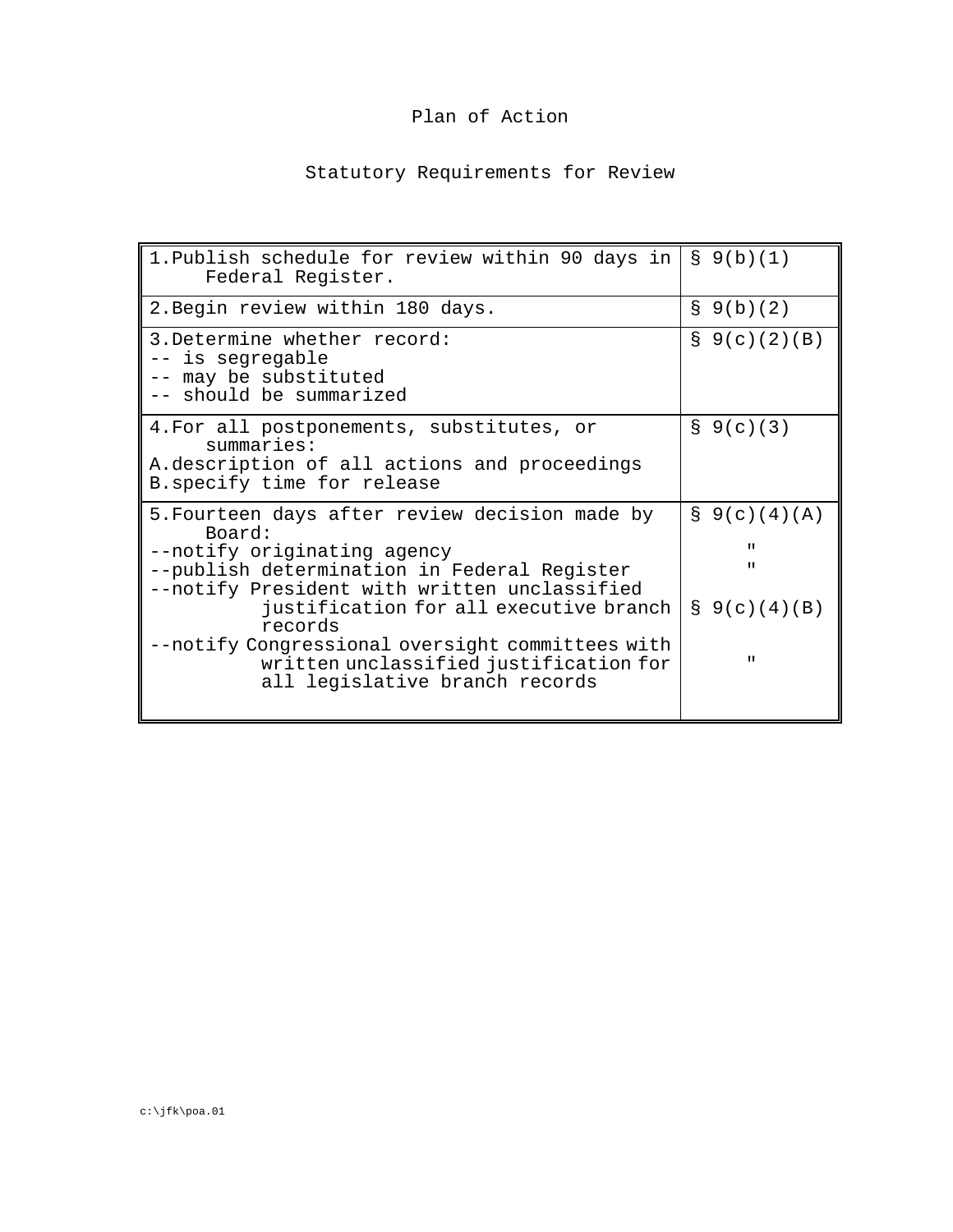Selected Review Board Powers Affecting Review Function

| 1.A government office shall: "make<br>available to the Review Board any<br>additional information and records<br>that the Review Board has reason to<br>believe it requires for conducting a<br>review under this Act."                                                                                                                   | $S$ 5(c)(2)(H)        |
|-------------------------------------------------------------------------------------------------------------------------------------------------------------------------------------------------------------------------------------------------------------------------------------------------------------------------------------------|-----------------------|
| 2. "obtain access to assassination records<br>that have been identified and organized<br>by a government office."                                                                                                                                                                                                                         | $\S$ 7(j)(1)(C)(i)    |
| 3. "direct a Government office to make<br>available to the Review Board, and if<br>necessary investigate the facts<br>surrounding, additional information,<br>records, or testimony from<br>individuals, which the Review Board has<br>reason to believe is required to<br>fulfill its functions and<br>responsibilities under this Act." | $\S$ 7(j)(1)(C)(ii)   |
| 4. "request the Attorney General to subpoena<br>private persons to compel testimony,<br>records, and other information<br>relevant to its responsibilities under<br>this Act."                                                                                                                                                            | $S \t7(j)(1)(C)(iii)$ |
| 5. Subpoena/immunity                                                                                                                                                                                                                                                                                                                      |                       |
| a. "hold hearings, administer oaths, and<br>subpoena witnesses and<br>documents."                                                                                                                                                                                                                                                         | $S \t7(j)(1)(F)$      |
| b. "A subpoena issued under paragraph<br>$(1)(C)(iii)$ may be enforced by any<br>appropriate Federal court acting<br>pursuant to a lawful request of<br>the Review Board."                                                                                                                                                                | $\S$ 7(j)(2)          |
| c. Immunize witnesses under 18 U.S.C. § 6001. $\lceil S \rceil$ 7(k)                                                                                                                                                                                                                                                                      |                       |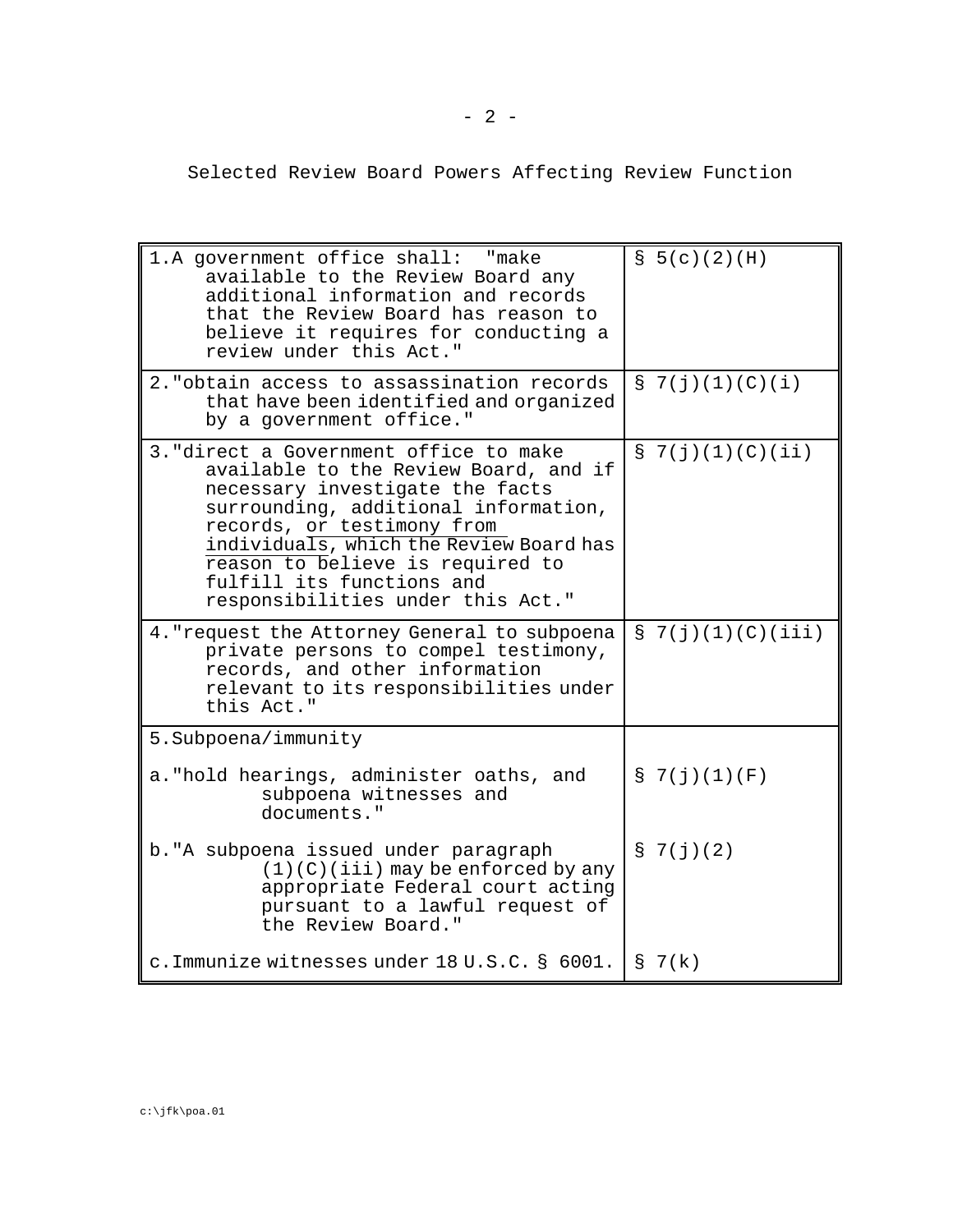Talk to persons knowledgeable about:

- which documents are important
- which documents will point to more documents
- target agency filing systems

Persons who may be knowledgeable:

- HSCA staff
	- Church committee staff
		- Stan Taylor
- Steve Tilley
- Jack Anderson
- Scott Armstrong
- Jim Lesar
- 
- Obtain for library All NARA Federal Register notices 11/23/92
	- All NARA communications with agencies e.g. 12/4/92

Classification/declassification

Documents to be read/reviewed Stilwell Report Lopez report on Oswald in Mexico City, HSCA FOIA exemptions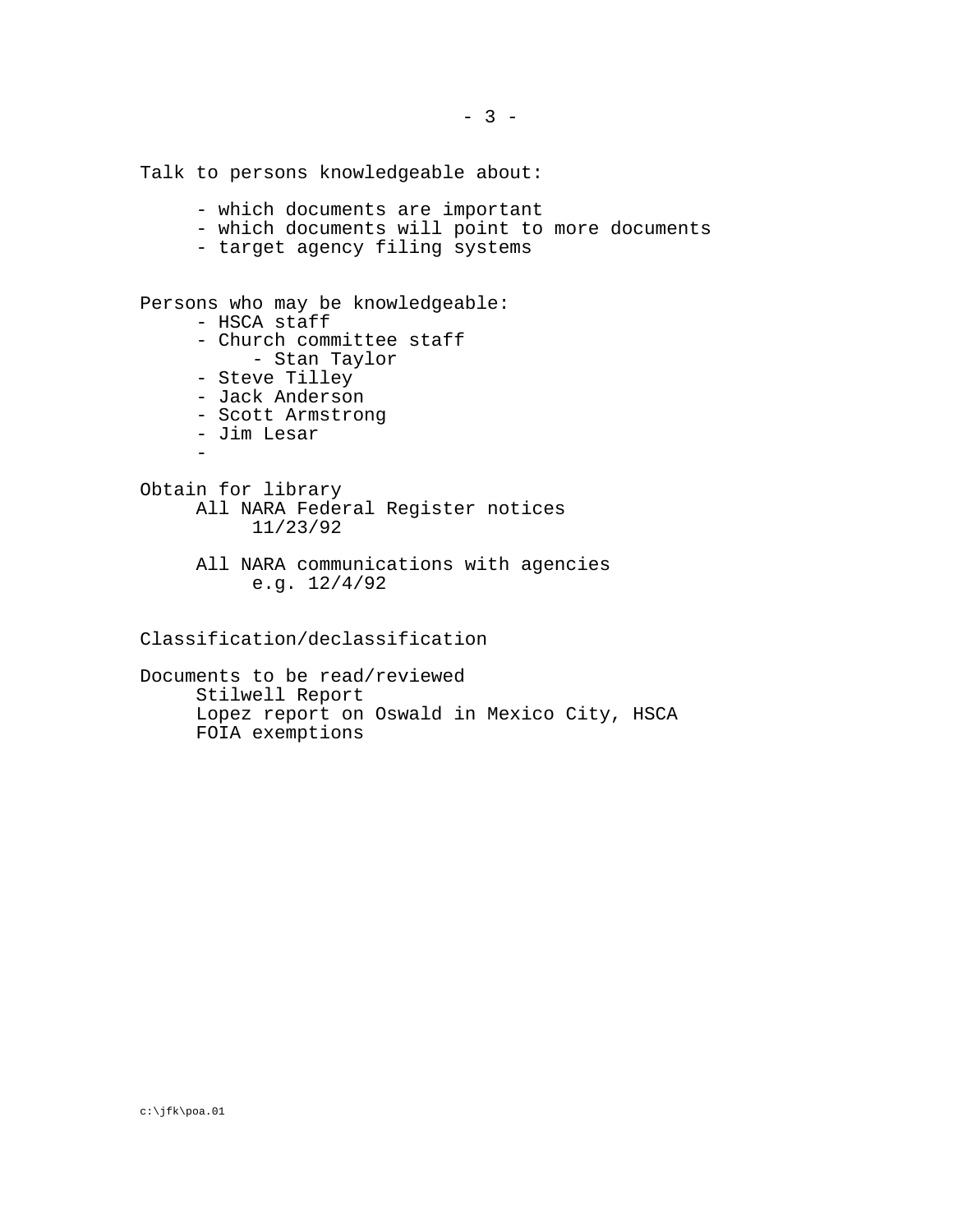Target agencies (\* = not on NARA  $11/17/93$  list p. 21) Central Intelligence Agency \*Directorate of Administration \*Directorate of Operations [Plans] \*Counter-Intelligence Division [Warren Commission liason] \*Latin American \*East Asian \*International Activities [Special Operations] \*Foreign Intelligence Staff \*Staff D \*Foreign Resources Division [Domestic Operations] \*National Collection Division [Domestic Contacts Division] \*Directorate of Science and Technology [Directorate for Research] \*Directorate of Intelligence \*Office of Personnel \*Office of Inspector General \*Defense Department/Military Air Force \*Army \*Army Records Intelligence Repository Center Army Counter Intelligence \*Deputy Chief of Staff Intelligence \*Army Intelligence and Security Command (INSCOM) \*Army Intelligence Agency \*Army Intelligence Operations \*Navy \*Monterey Language Institute \*Marine Corps Naval Investigative Service \*Office of Naval Intelligence Bureau of Medicine and Surgery \*Defense Intelligence Agency \*Joint Chiefs of Staff Department of Justice Civil Civil Rights Criminal Executive Office, U.S. Attorney Office of Information and Privacy Office of Justice Programs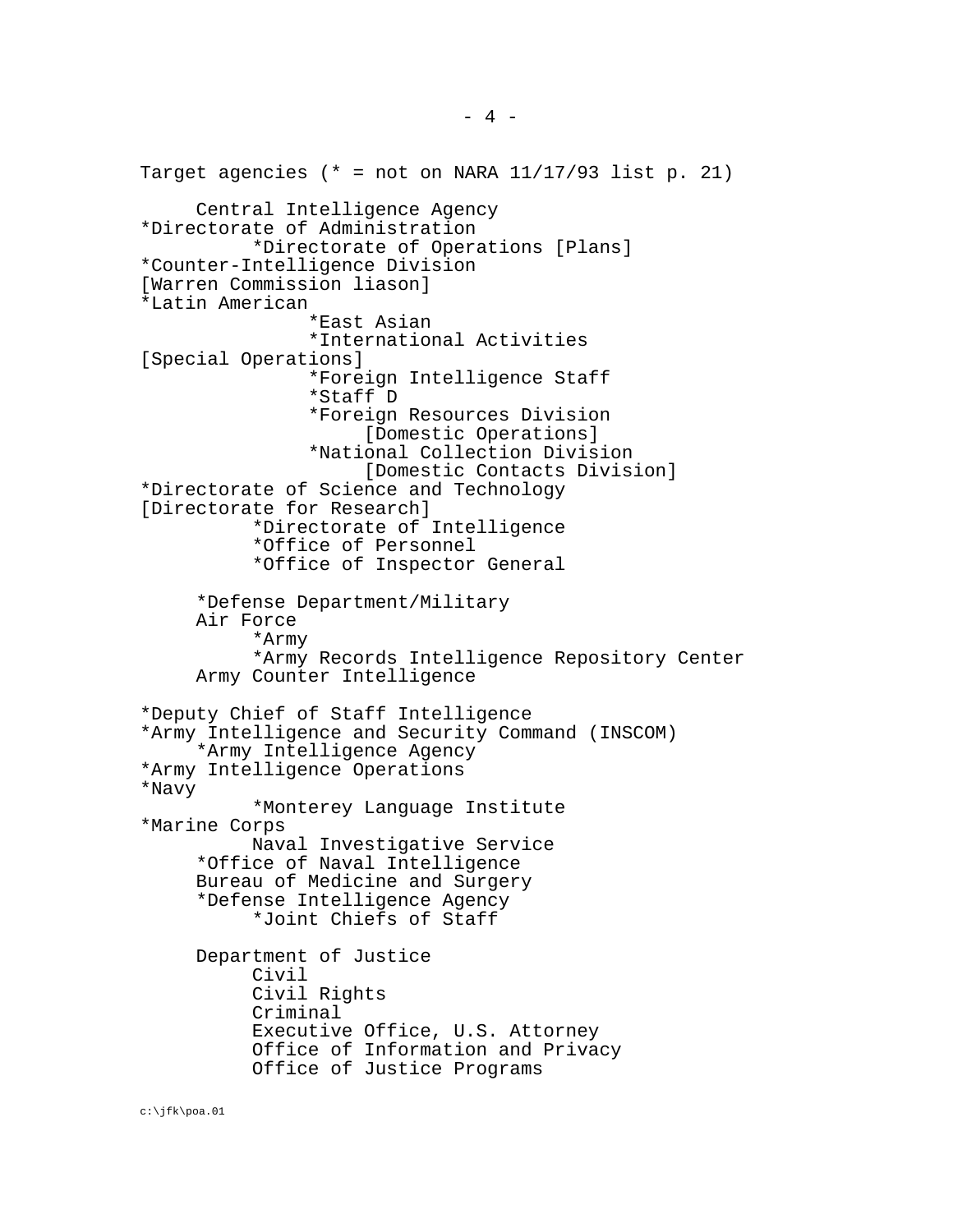Office of Legal Counsel Office of Professional Responsibility Department of State \*Bureau of Consular Affairs \*Bureau of Intelligence and Research [Hilsman] \*Passport Office Congress Drug Enforcement Agency Federal Bureau of Investigation Immigration and Naturalization Service Internal Revenue Service \*Library of Congress NARA Center for Legislative Archives Legal Services Staff, General Counsel Office of Presidential Libraries \*National Institute of Health \*National Institute of Neurological Diseases and Blindness (attempted recruit of Oswald in New Orleans? according to Dick Russell letter 10/4/94 regarding MK/ULTRA] National Security Agency \*National Security Counsel \*National Security Counsel Staff/Advisor \*Postal Inspection Service Securities and Exchange Commission Social Security Administration \*Treasury \*ATF \*Customs Service Secret Service United States Information Agency Contractors

Jagger-Chiles Stovall Permindex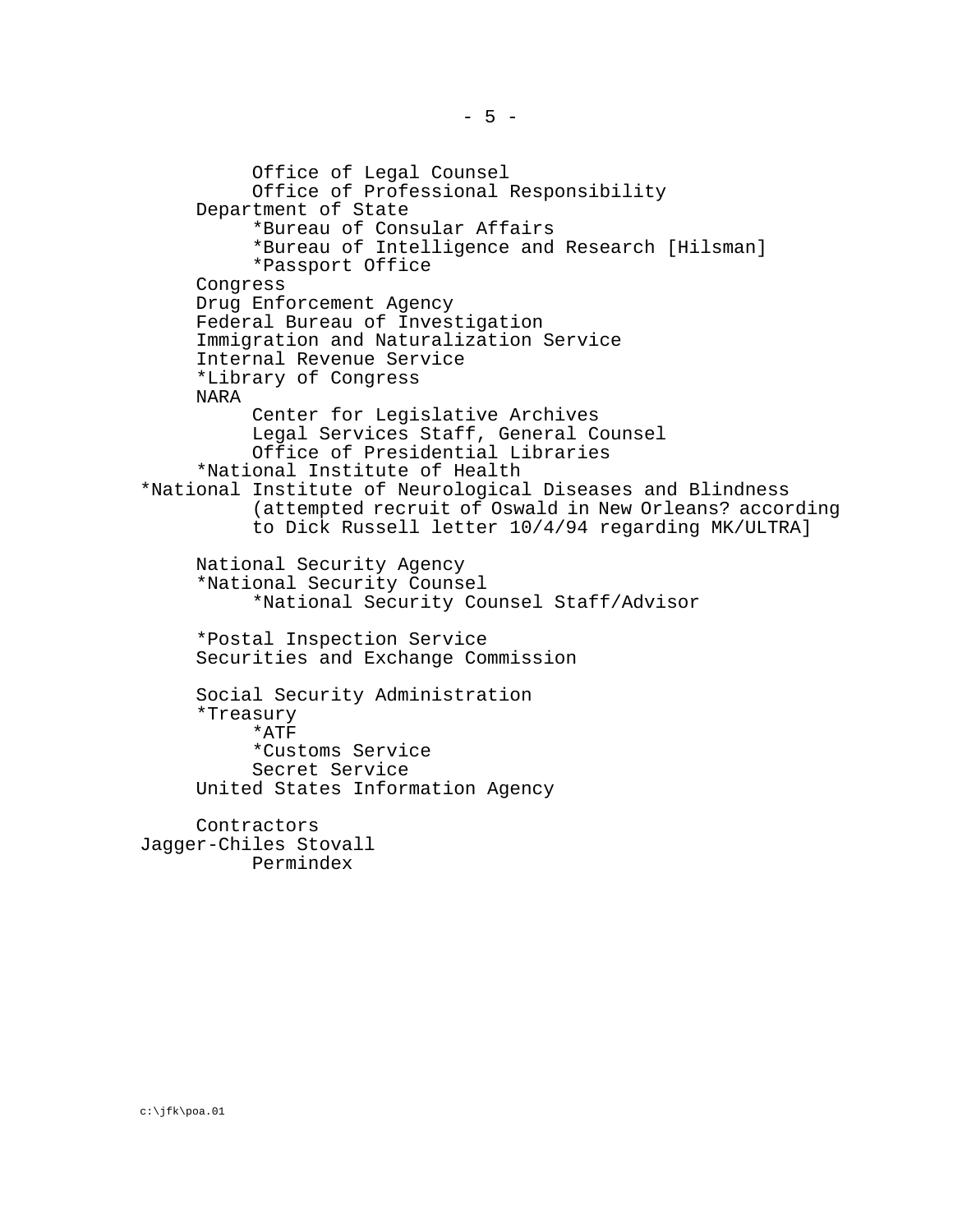```
POA re Target agencies
Organization charts
List of employees with knowledge of files
All documents, indices, etc. used in conducting search
Cryptograms
Any other i.d. aids
Written discriptions from agencies
      - what has been searched
      - who did search
      - when was search done
      - volume of material found
      - volume of material given to NARA<br>- volume of material withheld
      - searches that still need to be completed<br>- persons who may be knowledgeable
      - who did review - criteria for review -
```
- 
-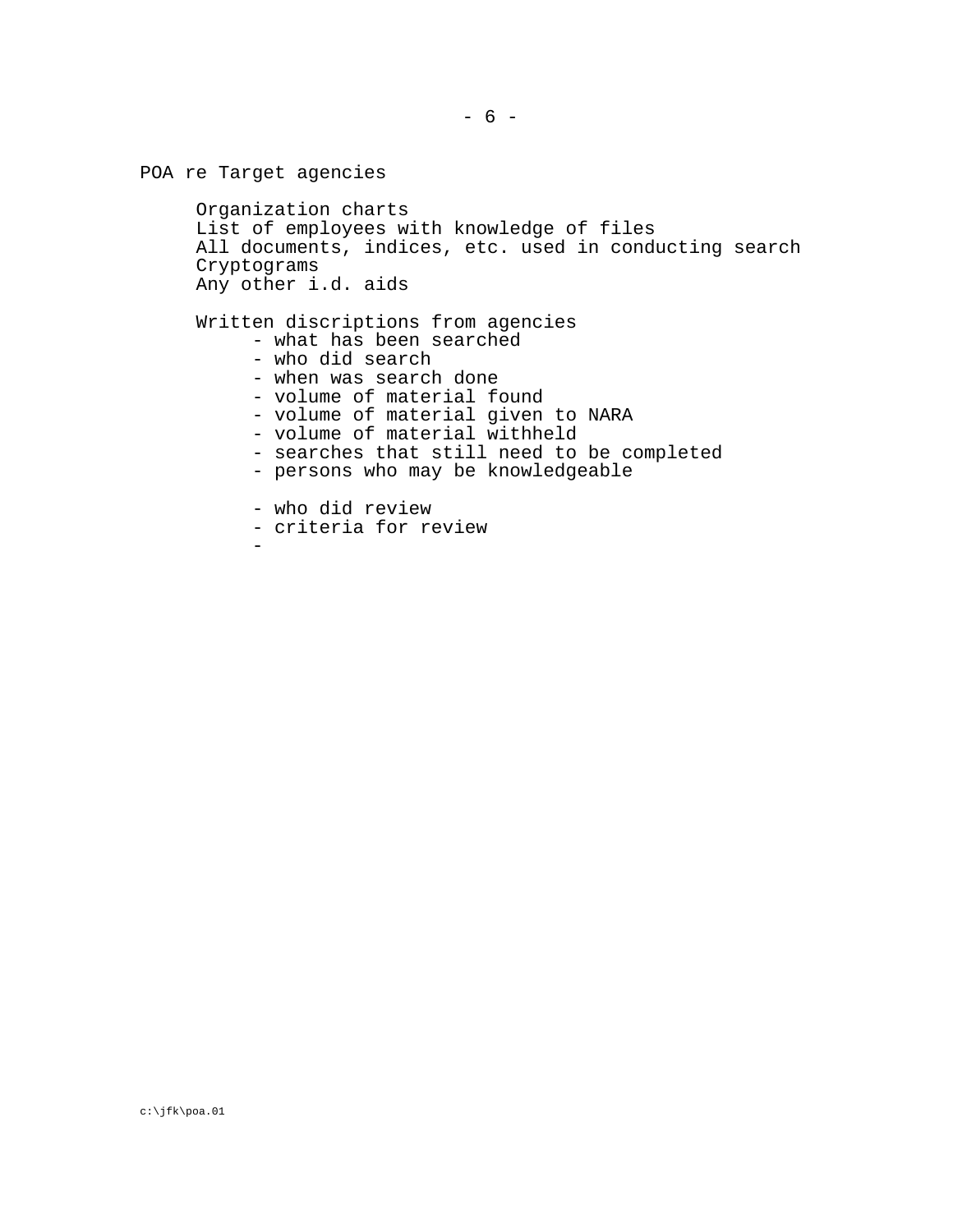## Filing system

Chron (master) Chron (agency) Log/index system Files Memo chron Marwell Review staff Investigation staff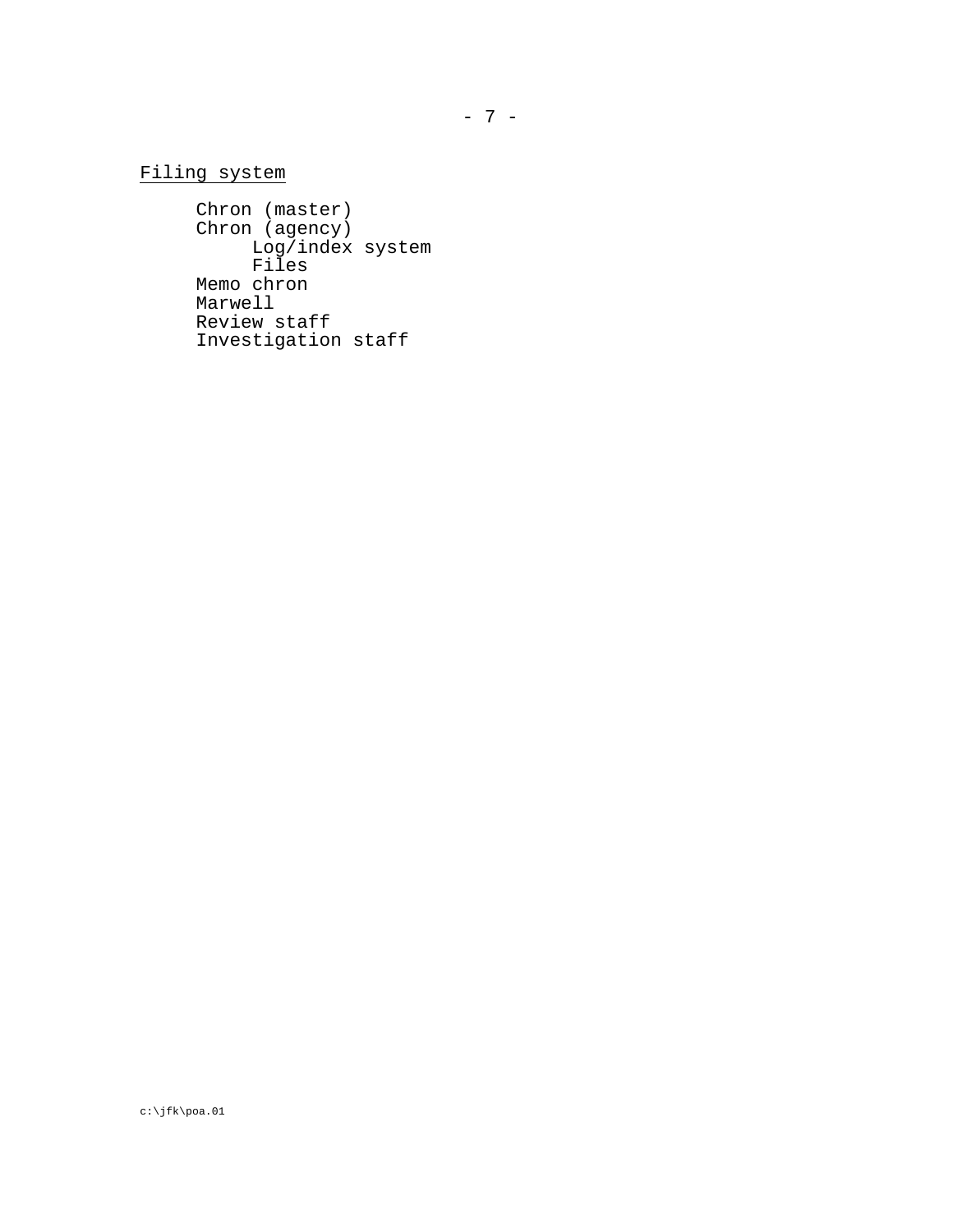Memo format

**M E M O R A N D U M**

From: T. Jeremy Gunn<br>To: David Marwell David Marwell [AF-CIA] cc:<br>Date: Date: November 7, 1994<br>Memo: TJG 1 TJG 1 Re: Initial Plan of Action for Investigation and Review of Government Documents

1.Review resumes and begin interviewing process.

2.Identify job positions and skills needed. Maximum flexibility at beginning. Titles: Counsel Professional

- 3.Advertise job openings in free media.
- .Develop review procedure.
- 4.Develop computerized document tracking system for review process.
- .Discussions with informed persons. Steve Tilley; Jim Lesar; Scott Armstrong.
- 5.List of "target agencies." Any other agencies that should be added?

6.Initial information needed from agencies.

7.Develop agency investigation protocol

c:\tjgmem\mem.001

c:\jfk\poa.01